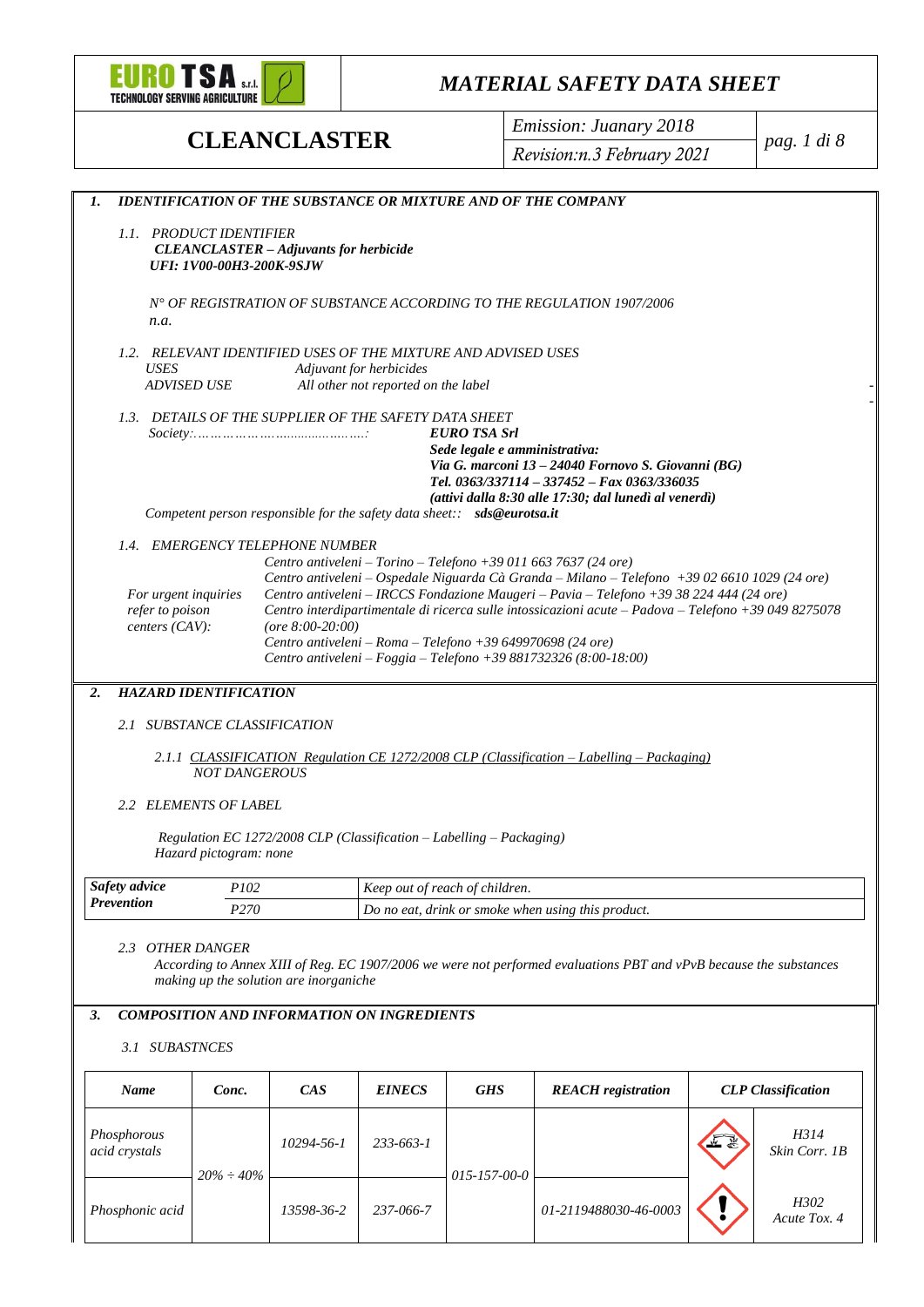

# **CLEANCLASTER** *Emission: Juanary 2018*

*Revision:n.3 February 2021*

*pag. 2 di 8*

| Chemical Name    | <b>IUPAC</b> name | <b>Description</b> | Molecular weight | Formula   |
|------------------|-------------------|--------------------|------------------|-----------|
| Phosphorous acid | Phosphorous acid  | Inorganic acid     | 82.00            | H3P03     |
| Phosphonic acid  | Phosphonic acid   | Inorganic acid     | 82.00            | $H_3PO_3$ |

*No additional ingredients present which, within the current knowledge of the supplier and in the concentrations applicable, are classified as hazardous to health or the environment and hence require reporting in this section.*

### *4. FIRST AID MEASURES*

|                            | <b>ROUTES OF</b><br><b>EXPOSURE</b>      | <i><b>INHALATION</b></i><br>(low probability event)                                                                                                                                                                                                                                               | <b>CONTACT WITH</b><br><b>SKIN</b>                                                                                              | <b>EYE CONTACT</b>                                                                                                                                                                                                                                           | <b>INGESTION</b>                                                                                                                                                                                                                                                                                          |
|----------------------------|------------------------------------------|---------------------------------------------------------------------------------------------------------------------------------------------------------------------------------------------------------------------------------------------------------------------------------------------------|---------------------------------------------------------------------------------------------------------------------------------|--------------------------------------------------------------------------------------------------------------------------------------------------------------------------------------------------------------------------------------------------------------|-----------------------------------------------------------------------------------------------------------------------------------------------------------------------------------------------------------------------------------------------------------------------------------------------------------|
|                            | 4.1 Description of<br>firts aid measures | In case of complaints consult a<br>doctor. Remove from the<br>contaminated area and keep<br>him relaxed and to rest in a<br>ventilated area. If the person is<br>having difficulty breathing,<br>give oxygen. If not breathing,<br>praticargli artificial<br>respiration and therefore<br>oxygen. | Remove<br>contaminated<br>clothing. Wash the<br>affected skin area<br>with plenty of soap<br>and water. Calling<br>your doctor. | Seek immediate medical<br><i>attention</i> , Wash<br><i>immediately with water for</i><br>at least 15 minutes holding<br>eyelids open possibly by<br>rotating slowly eyeballs. It<br>is necessary a specialized<br>medical treatment as soon<br>as possible. | Seek immediate medical<br>attention. Do not induce<br>vomiting. Require emergency<br>relief. The early intervention<br>is crucial for the safety of the<br>patient. Do not give anything<br>to drink if the person is<br>unconscious. If the person is<br>conscious, give rinse your<br>mouth with water. |
| synptoms                   | acute                                    | Irritation of the nose, throat,<br>cough, shortness of breath,<br>headache, nausea and<br><i>vomiting.</i>                                                                                                                                                                                        | pain, ulcers, severe<br>burns.                                                                                                  | It causes serious eye<br>damage                                                                                                                                                                                                                              | Pain in the mouth and<br>stomach. Symptoms of<br><i>poisoning.</i>                                                                                                                                                                                                                                        |
| and effects<br>Main<br>4.2 | delayed                                  | Pulmonary edema, bronchitis,<br>chemical pneumonia.                                                                                                                                                                                                                                               | Pain or irritation,<br>redness, blistering                                                                                      | In severe cases can occur<br><i>irreversible damage to the</i><br>eye.                                                                                                                                                                                       | Gastrointestinal bleeding,<br>perforation of the esophagus<br>and stomach, metabolic<br>acidosis, risk of digestive<br>stenosis.                                                                                                                                                                          |

*4.3 Indication of any immediate medical attention and special treatment It is necessary to call the doctor. Recommendation for rescuers need to wear PPE to rescue the individual exposed (see section 8). Perform mouth-to-mouth can be dangerous to the person providing aid. Means for the specific treatment to be made available in the workplace: eye wash fountain and emergency showers*

### *5. FIRE-FIGHTING MEASURES*

*The product is not flammable (see also item 10). If heated to decomposition at 200 ° C emits toxic fumes.*

| 5.1. Fire fighting           | Foam, CO <sub>2</sub> , chemical dust, water spray                                                                           |
|------------------------------|------------------------------------------------------------------------------------------------------------------------------|
|                              | 5.2. Special hazards arising from the Any outbreak leading to the product decomposition could develop Phosphine, flammable   |
| substance or mixture         | vapors NH <sub>3</sub> / NO <sub>x</sub> and PO <sub>x</sub> which have characteristics of the fire extinguishing inhibiting |
|                              | free radical chain                                                                                                           |
| 5.3. Advice for firefighters | Wear personal protective equipment with eye protection and respiratory (breathing)                                           |
|                              | <i>apparatus</i> ).                                                                                                          |

### *6. ACCIDENTAL RELEASE MEASURES*

| 6.1 Personal        | Avoid contact with skin and eyes and respiratory protection.                                                       |
|---------------------|--------------------------------------------------------------------------------------------------------------------|
| <i>precautions,</i> | Wear personal protective clothing and gloves (gloves resistant to corrosive chemicals, eg. Butyl gloves, latex,    |
| protective          | nitrile). Keep upwind (see sections 7 and 8).                                                                      |
| equipment and       | Do not take any action that involves personal risk or without suitable training.                                   |
| procedures in case  | Evacuate surrounding areas. Do not touch or walk through spilled material. Provide adequate ventilation.           |
| of emergency        | Do not breathe vapors or mists.                                                                                    |
| 6.2 Environmental   | Contain spill with absorbent material (sand, sawdust). Do not allow the product to flow into sewers, water wells,  |
| precautions         | surface water and groundwater.                                                                                     |
| 6.3 Methods and     | Wash with plenty of water, taking appropriate measures to ensure no problems arise from pollution. Reduce the      |
| materials for       | leak with sand, earth, vermiculite or diatomaceous earth or inert material. Recover in sealed containers and       |
| containment and     | dispose. Mark out the contaminated area. Do not use strong bases for the neutralization of the product. Repair the |
| cleaning up         | leak, if this does not involve danger, after wearing the necessary protective equipment. Dispose of via a licensed |
|                     | waste disposal.                                                                                                    |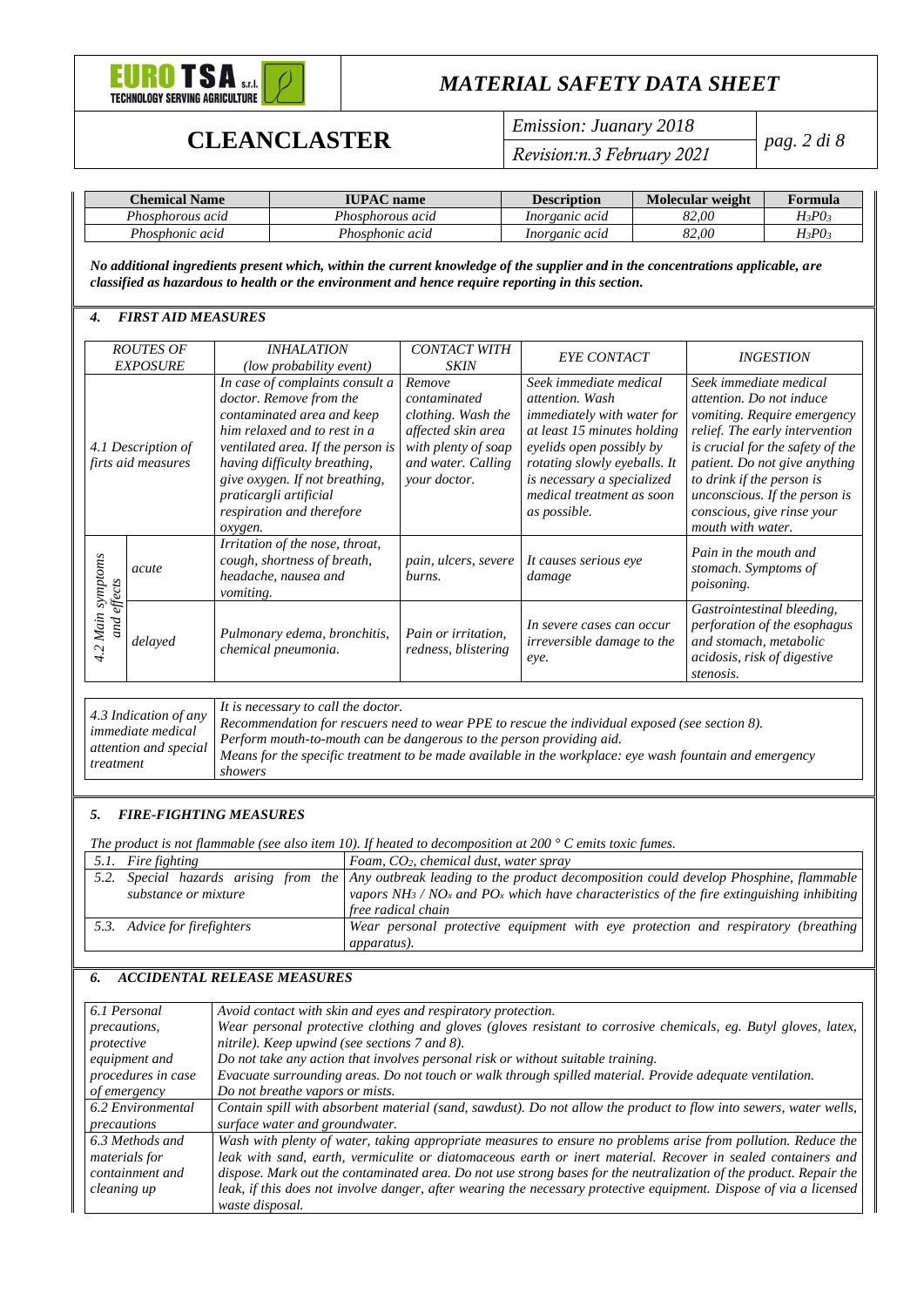

**CLEANCLASTER** *Emission: Juanary 2018 Revision:n.3 February 2021*

*pag. 3 di 8*

#### *6.4 Refernce to the other section See section 1 for emergency numbers See Section 8 for information on appropriate personal protective equipment See section 13 for waste treatment*

### *7. HANDLING AND STORAGE*

### *7.1. PRECAUTIONS FOR SAFE HANDLING*

- *7.1.1. Recommendations for safe handling: if you can operate in environments with exhaust hoods or equivalent capture systems, avoid mix with acid products.*
- *7.1.2. Recommendations on general occupational hygiene: not eating, drinking and smoking in work areas. Wash your hands in the event of accidental contact and off the contaminated clothes and PPE worn before entering the dining places. Avoid inhaling any vapors / aerosols, contact with the skin and eyes and avoid ingestion. In the vicinity of workplaces also provide for emergency showers and eyewash fountains.*

#### *7.2. CONDITIONS FOR SAFE STORAGE, INCLUDING ANY INCOMPATIBILITIES*

| Condition of storage   | Provide storage facilities for works of containment to prevent pollution of soil and water in case of spills.<br>Store in cool and ventilated places away from potential heat sources.<br>Keep away from the elements. Protect containers from physical damage. Take electrical safety. Do not<br>smoke, drink or eat. |
|------------------------|------------------------------------------------------------------------------------------------------------------------------------------------------------------------------------------------------------------------------------------------------------------------------------------------------------------------|
| Incompatible materials | Store away from strong bases and powdered metals (see also item 10).                                                                                                                                                                                                                                                   |
| Suitable materials     | Special steel (AISI 316L), specific P.R.F.V. (polyester reinforced with glass fibers), polythene.                                                                                                                                                                                                                      |

### *7.3. SPECIFIC FINAL USE*

*Adjuvant.*

#### *8. EXPOSURE CONTROLS/PERSONAL PROTECTION*

#### *8.1. CONTROL PARAMETERS*

- *8.1.1 Professional exposure limits: undefined*
- *8.1.2 Monitoring: Periodic visits of monitoring medical judgment Decree. No. 81 of 2008.*
- *8.1.3 Training of environmental contaminants: n.a..*
- *8.1.4. Chemical safety report: N.A.*
- *8.1.5 Control Banding: non request*

#### *8.2. EXPOSURE CONTROL*

*8.2.1. Suitable technical control*

Work in a ventilated area and / or equipped with suction hoods or equivalent installations of uptake. If development of *fumes, gas, vapor or spray apply additional engineering controls designed to maintain the levels of airborne contaminants below any recommended or statutory limits.*

#### *8.2.2. Individual protection measures, such as personal protective equipment*

*Store street clothes separately from work. Do not smoke, eat or drink except in the places allowed. Remove clothing contaminated by the substance. Take a shower in the case of contamination of the body and clothing. Discard contaminated clothing and shoes.*

- *8.2.2.1. Protection of eyes/face: Recommended: safety glasses with splash barriers (CEN: EN 166), face shield. Apparatus for use in emergencies.*
- *8.2.2.2. Skin protection / Hand protection Rubber gloves, nitrile, neoprene, PVC, butyl, latex degree of chemical resistance suitable, contact the vendor of DPI and request its compatibility with the substance. Overalls and safety shoes with a degree of chemical resistance suitable, contact the vendor of DPI and request its compatibility with the substance.*
- *8.2.2.3. Respiratory protection None required under normal working conditions Apparatus for use in emergencies*
- *8.2.3. Environmental exposure controls::*

*Avoid that the substance is likely to contaminate the soil and / or surface water and / or groundwater. In some cases washing fumes, filters or engineering modifications to the process equipment to reduce atmospheric emissions to acceptable levels*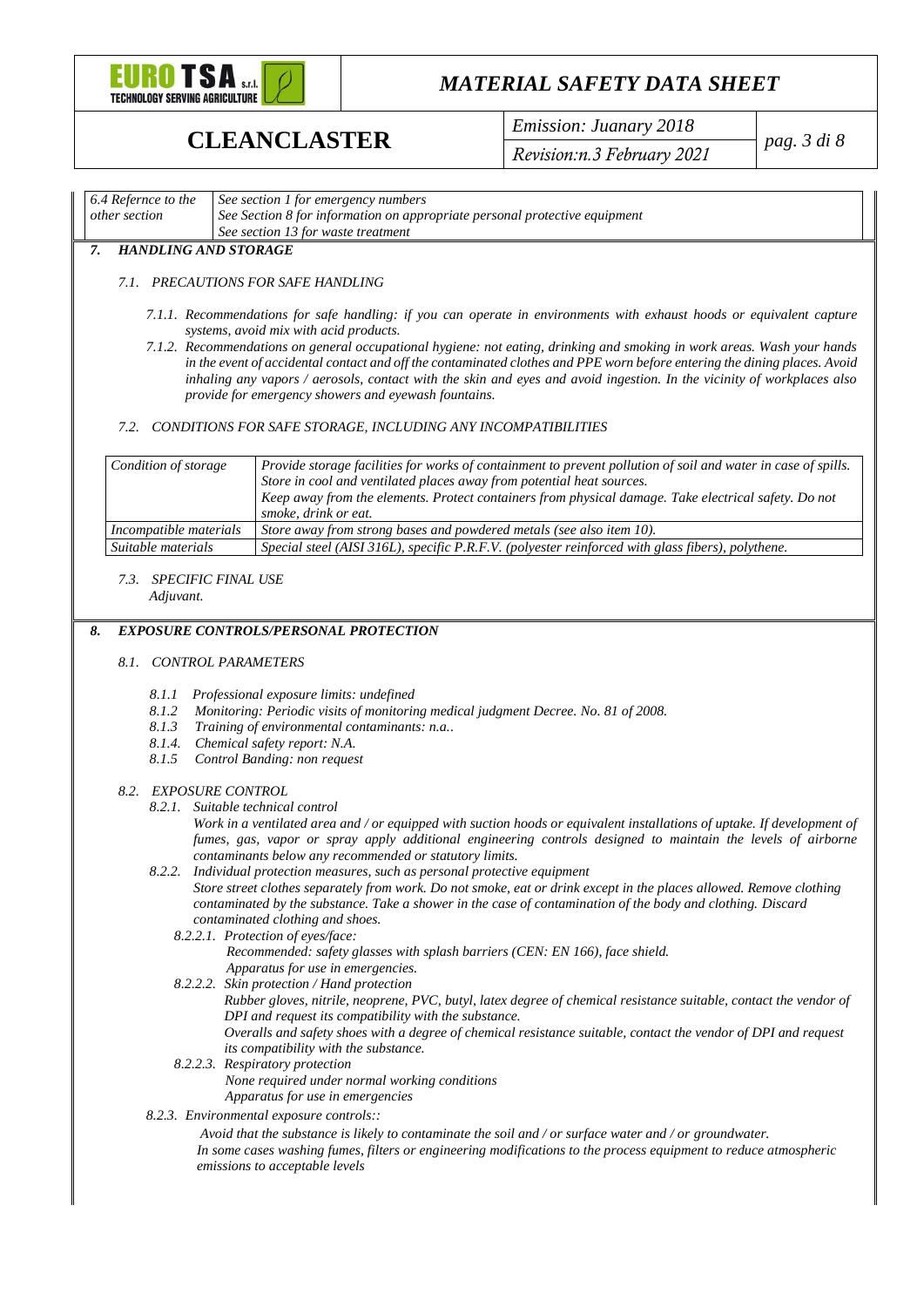

**CLEANCLASTER** *Emission: Juanary 2018 Revision:n.3 February 2021*

*pag. 4 di 8*

### *9. PHYSICAL AND CHEMICAL PROPERTIES*

| Aspect                                  |                                                          |
|-----------------------------------------|----------------------------------------------------------|
| Physical state at $20^{\circ}$ C        | Slightly viscous liquid clear to slightly opalescent     |
| Color                                   | colorless                                                |
| <b>Smell</b>                            | Odorless or slighly pungent                              |
| $\n  p$ H                               | $1 \div 2$                                               |
| Freezing point                          | $< 0^{\circ}C$                                           |
| Boiling point / range                   | $200^{\circ}$ C con decomposition                        |
| Flash point (liquid)                    | Not applicable                                           |
| Evaporation rate                        | Not availablee                                           |
| Flash                                   | Not applicable                                           |
| Vapor pressure                          | Not availablee                                           |
| Vapor density                           | Not available                                            |
| Density                                 | $1,30 \pm 0,05$ kg/lt                                    |
| Solubility                              |                                                          |
| <i>Idrosolubility</i>                   | In all rapport                                           |
| Liposolubility                          | Not available                                            |
| Partition coefficient n-octanol / water | Not applicable                                           |
| Auto flammability (self-ignition)       | Not applicable                                           |
| Decomposition temperature               | $200^{\circ}C$                                           |
| Viscosity                               | Not available                                            |
| <b>Explosive properties</b>             | Not applicable                                           |
| Oxidizing properties                    | Not available                                            |
| 9.2. OTHER INFORMATION                  |                                                          |
| Conductivity                            | Aqueous solutions of inorganic salts conduct electricity |

### *10. STABILITY AND REACTIVITY*

#### *10.1. REACTIVITY*

*Avoid contact with basic solutions to avoid the violent overheating of the solution and the production of sketches*

#### *10.2. CHEMICAL STABILITY*

*Under normal conditions of storage and use, the product is stable*

#### *10.3. POSSIBILITY OF HAZARDOUS REACTIONS*

*Under normal conditions of storage and use no hazardous decomposition*

#### *10.4. CONDITION TO AVOID*

*Temporary storage and outdoor. Physical damage to the containers; heating containers, welding or hot work on equipment or plant which may have contained the product, without having been cleaned thoroughly.*

#### *10.5. INCOMPATIBLE MATERIALS*

*The solution is corrosive to metals is not ennobled. Perform compatibility tests before handling the product.*

#### *10.6. HAZARDOUS DECOMPOSITION PRODUCTS The decomposition in a fire free toxic gases.*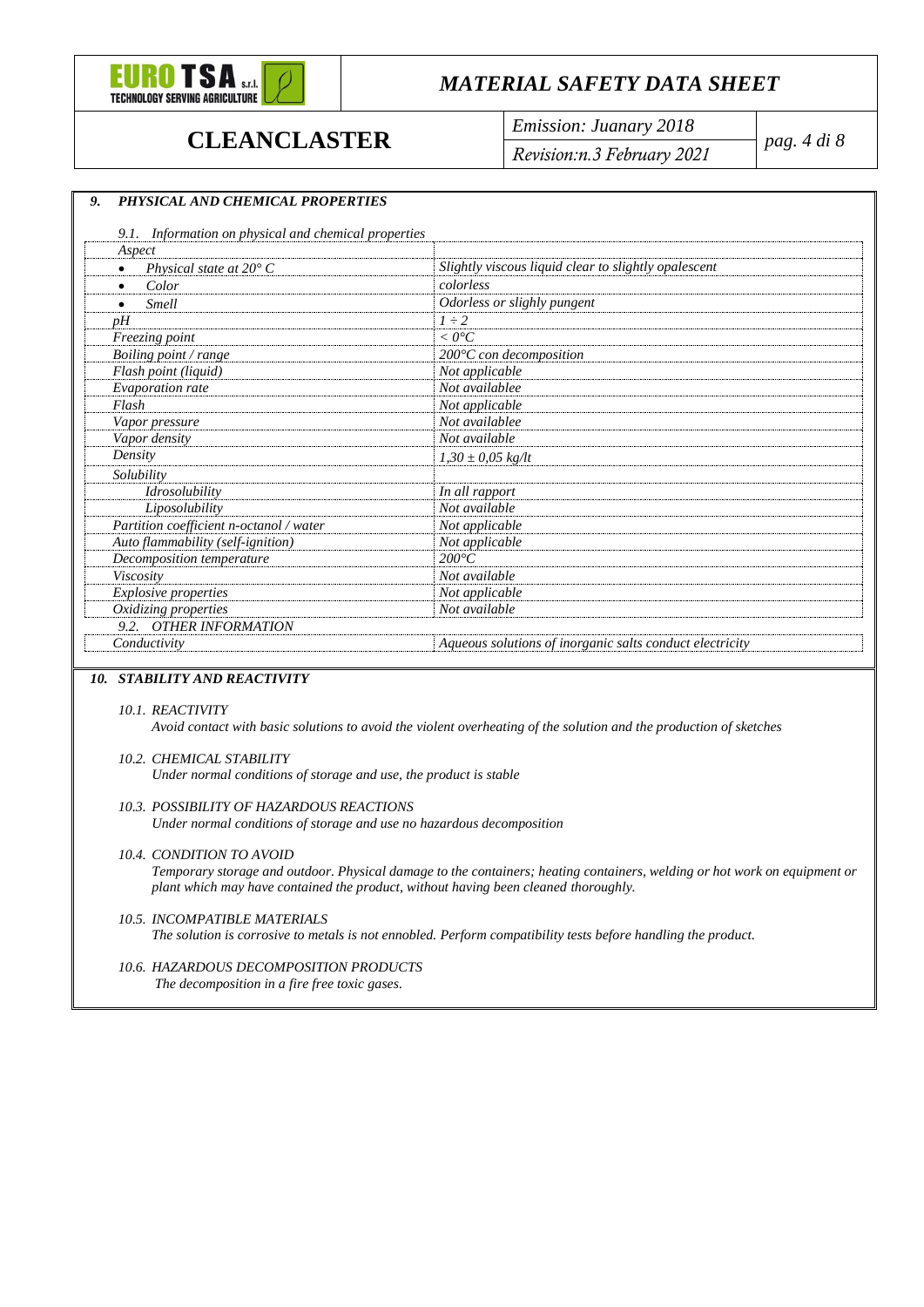

*11. TOXICOLOGICAL INFORMATION*

## *MATERIAL SAFETY DATA SHEET*

**CLEANCLASTER** *Emission: Juanary 2018 Revision:n.3 February 2021*

*pag. 5 di 8*

| <b>Effect</b>                                                     | <b>Test</b>                         | <b>Specie</b> | <b>Doses</b>                           | <b>Exposition</b> | <b>Conclusion</b>                                                                                                                                                                                                                                                                                                                                                    |
|-------------------------------------------------------------------|-------------------------------------|---------------|----------------------------------------|-------------------|----------------------------------------------------------------------------------------------------------------------------------------------------------------------------------------------------------------------------------------------------------------------------------------------------------------------------------------------------------------------|
| Acute toxicity (rif. Pure<br><i>phosphorous acid</i> )            | DL50 Oral<br>DL50 Oral              | Rat<br>Mouse  | $1895$ mg/Kg<br>$2172$ mg/Kg           |                   | Harmful if swallowed - category 4<br>(classification attributed due to<br>corrosion effects)*<br>* in CLEANCLASTER formulation<br>the substances are mixed to<br>generate a non-corrosive salt and<br>not classified for this hazard class<br>as confirmed by in vitro skin and<br>eye irritation tests. the product<br>must not be classified as harmful<br>class 4 |
| Corrosion / skin<br>irritation                                    | In-vitro skin corrosion             |               |                                        |                   | Negative                                                                                                                                                                                                                                                                                                                                                             |
| Serious eye damage /<br>eve irritation                            | In-vitro eye corrosion              |               |                                        |                   | Negative                                                                                                                                                                                                                                                                                                                                                             |
| Respiratory or skin<br>sensitization                              | CLP calculation method              |               |                                        |                   | Not sensitizer                                                                                                                                                                                                                                                                                                                                                       |
| Germ cell mutagenicity<br>(ref. pure Phosphorous<br><i>acid</i> ) | 471 Bacterial Reverse Mutation Test |               | In vitro; Batteri; with and<br>without |                   | Negative<br>No mutagenic<br>Negative<br>No carcinogenic effects                                                                                                                                                                                                                                                                                                      |
| Teratogenicity                                                    |                                     |               |                                        |                   | Negative                                                                                                                                                                                                                                                                                                                                                             |
| Toxicity for the<br>reporduction                                  |                                     |               |                                        |                   | Maternal toxicity: negative<br>Fertility: negative<br>Developmental toxicity: negative                                                                                                                                                                                                                                                                               |
| Specific target organ<br>toxicity (STOT) single<br>exposure       |                                     |               |                                        |                   | No toxicity data applicable                                                                                                                                                                                                                                                                                                                                          |
| Specific target organ<br>toxicity (STOT)<br>Repeated exposure     |                                     |               |                                        |                   | No toxicity data applicable                                                                                                                                                                                                                                                                                                                                          |
| Danger Aspiration                                                 | $\overline{\phantom{a}}$            |               |                                        |                   | No toxicity data applicable                                                                                                                                                                                                                                                                                                                                          |

| 11.1.7 Information on likely routes of exposure: cute |                                                                   |                                                    |  |  |
|-------------------------------------------------------|-------------------------------------------------------------------|----------------------------------------------------|--|--|
| <i>Exposition</i>                                     | Potential acute health                                            | <i>Symptoms</i>                                    |  |  |
| Eye contact                                           | It causes serious eye damage                                      | Pain watering redness                              |  |  |
| Skin contact                                          | Splashes can cause burns and blisters if contact is<br>prolonged. | Pain, redness, irritation, blisters                |  |  |
| Inhalation:                                           | It may give off dust or splashing that is very                    | Burning sensation, coughing, wheezing, laryngitis, |  |  |
| (low probability event)                               | irritating to the respiratory system.                             | headache, nausea, vomiting                         |  |  |
|                                                       | the ingestion of a solution of phosphorous acid                   |                                                    |  |  |
| Ingestion:                                            | causes immediately in mouth sores, stomach,                       | Severe abdominal pain                              |  |  |
|                                                       | vomiting. Symptoms of poisoning                                   |                                                    |  |  |

*11.1.8 Symptoms related to the physical, chemical and toxicological: Valor see over*

- *11.1.9 Immediate, delayed and chronic effects from short- and long-term exposure: Adverse health effects are considered unlikely when the product is correctly handled Potential Chronic Health: n.a.*
- *11.1.10 Interactive effects: not available*
- *11.1.11 Absence of specific data: not applicalbe*
- *11.1.12 Information on mixtures than Substance Information: not available*
- *11.1.13 Other information: not available*
- *11.1.14 Endocrine Disruptor: no data available*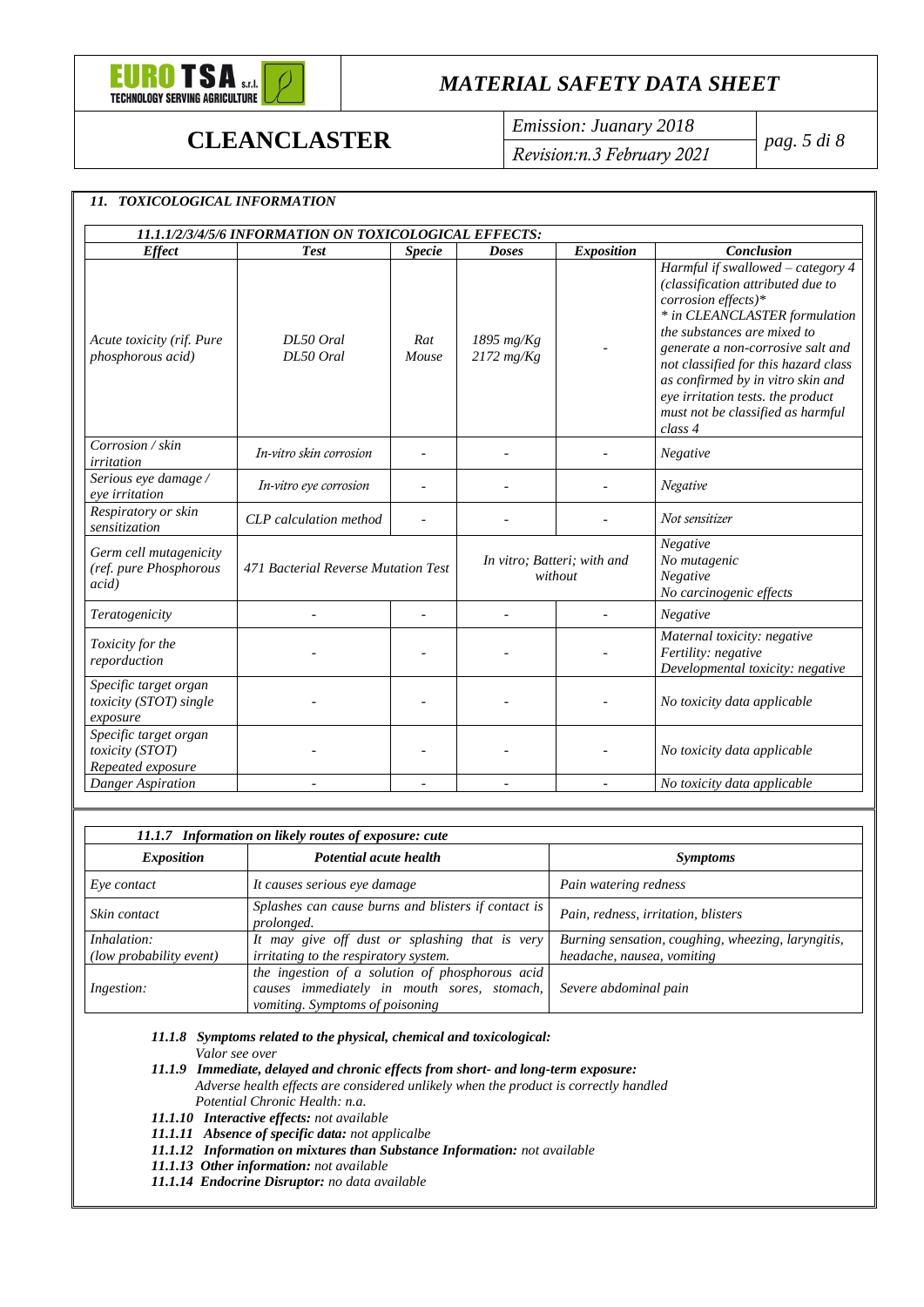

*12. ECOLOGICAL INFORMATION*

## *MATERIAL SAFETY DATA SHEET*

**CLEANCLASTER** *Emission: Juanary 2018 Revision:n.3 February 2021*

*pag. 6 di 8*

| <b>Results</b>                                                                                                                                                                                                                                   |                                                                                                                                                      | <b>Specie</b> | <b>Expostion</b> | <b>Riferences</b>                                                                                                                                                                                                                                                         |  |
|--------------------------------------------------------------------------------------------------------------------------------------------------------------------------------------------------------------------------------------------------|------------------------------------------------------------------------------------------------------------------------------------------------------|---------------|------------------|---------------------------------------------------------------------------------------------------------------------------------------------------------------------------------------------------------------------------------------------------------------------------|--|
| $CL_{50} = 100$ mg/l<br>Acute                                                                                                                                                                                                                    | Fresh water                                                                                                                                          | Trout         | 96 h             |                                                                                                                                                                                                                                                                           |  |
| 12.2. Persistence and degradability<br>The product is intended for the fertilizer and adjuvant sector therefore is readily biodegradable. High amounts of dispersed product<br>can lead to eutrophication<br>12.3. Potential for bioaccumulation |                                                                                                                                                      |               |                  |                                                                                                                                                                                                                                                                           |  |
| Low potential for bioaccumulation<br>12.4. Mobility in the soil<br>Water-soluble, low mobility in soils.                                                                                                                                         |                                                                                                                                                      |               |                  |                                                                                                                                                                                                                                                                           |  |
| 12.5. Evaluation results PBT and vPvB<br>The solution, based on the information available, does not meet the PBT and vPvB                                                                                                                        |                                                                                                                                                      |               |                  |                                                                                                                                                                                                                                                                           |  |
| 12.6. Other adverse effects<br>Unknowledge                                                                                                                                                                                                       |                                                                                                                                                      |               |                  |                                                                                                                                                                                                                                                                           |  |
| 12.7 Endocrine Disruptor<br>No data available                                                                                                                                                                                                    |                                                                                                                                                      |               |                  |                                                                                                                                                                                                                                                                           |  |
| 13. DISPOSAL CONSIDERATION                                                                                                                                                                                                                       |                                                                                                                                                      |               |                  |                                                                                                                                                                                                                                                                           |  |
| 13.1 METHOD OF WASTE TREATMENT                                                                                                                                                                                                                   |                                                                                                                                                      |               |                  |                                                                                                                                                                                                                                                                           |  |
| Description and handling of<br>residues                                                                                                                                                                                                          | minimized wherever possible. Dispose of via a licensed waste.                                                                                        |               |                  | The containers may retain product residue. The generation of waste should be avoided or                                                                                                                                                                                   |  |
| Appropriate methods of disposal                                                                                                                                                                                                                  | The solution is intended to be used as fertilizer and/or adjuvant after proper dilution, as such must<br>be treated in purification plants licensed. |               |                  |                                                                                                                                                                                                                                                                           |  |
| European Waste Catalogue                                                                                                                                                                                                                         | Codice CER: 06 10 99                                                                                                                                 |               |                  |                                                                                                                                                                                                                                                                           |  |
| 14. TRANSPORT INFORMATION                                                                                                                                                                                                                        |                                                                                                                                                      |               |                  |                                                                                                                                                                                                                                                                           |  |
|                                                                                                                                                                                                                                                  | The substance is not among the goods subject to regulations $ADR/RID - IMDG - ICAO/ATA$                                                              |               |                  |                                                                                                                                                                                                                                                                           |  |
|                                                                                                                                                                                                                                                  | A.D.R. / R.I.D                                                                                                                                       |               | <b>IMDG</b>      | IATA / IATA                                                                                                                                                                                                                                                               |  |
| 14.1 Number ONU:                                                                                                                                                                                                                                 |                                                                                                                                                      |               | ------           | ------                                                                                                                                                                                                                                                                    |  |
| 14.2 ONU spedition name:                                                                                                                                                                                                                         |                                                                                                                                                      |               |                  |                                                                                                                                                                                                                                                                           |  |
| 14.3 Classification:                                                                                                                                                                                                                             |                                                                                                                                                      |               |                  |                                                                                                                                                                                                                                                                           |  |
| 14.4 Packing group:                                                                                                                                                                                                                              |                                                                                                                                                      |               |                  |                                                                                                                                                                                                                                                                           |  |
| 14.5 Environmental hazards                                                                                                                                                                                                                       |                                                                                                                                                      |               |                  |                                                                                                                                                                                                                                                                           |  |
|                                                                                                                                                                                                                                                  |                                                                                                                                                      |               |                  | Special precautions during transport inside and / or outside the company: label all containers<br>(including samples for testing) according to the regulation on the classification, labeling and<br>packaging of dangerous substances according to the rules into force. |  |
| 14.6 Special precautions for useri:                                                                                                                                                                                                              |                                                                                                                                                      |               |                  |                                                                                                                                                                                                                                                                           |  |
| 14.7 Transport in bulk according to<br>Annex II di MARPOL 73/78 e il<br>codex IBC:                                                                                                                                                               | ------                                                                                                                                               |               |                  | ------                                                                                                                                                                                                                                                                    |  |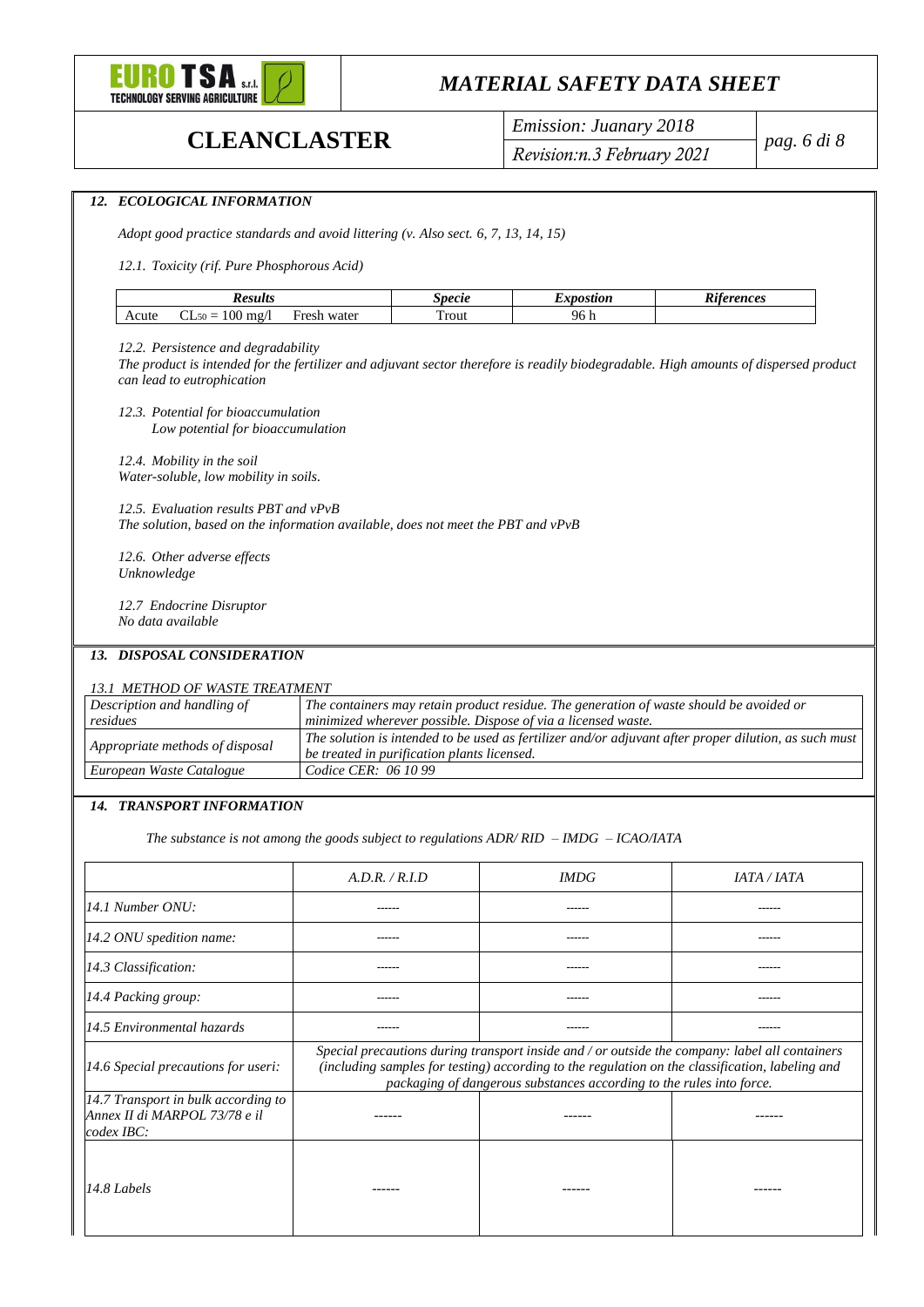

**CLEANCLASTER** *Emission: Juanary 2018 Revision:n.3 February 2021*

*pag. 7 di 8*

| 14.9 Transport category       | ------ | ------ | ------ |
|-------------------------------|--------|--------|--------|
| 14.10 Tunnel restriction code | ------ | ------ | ------ |
| 14.11 Number Kemler           | ------ | ------ | ------ |
| 14.12 Number EMS              | ------ | ------ | ------ |
| 14.13 Marine pollutant:       | ------ | ------ | ------ |

### *15. REGULATORY INFORMATION*

#### *15.1 Norms and legislation, health legislation specific for the substance or mixture*

*D.Lgs. 3/2/1997 n. 52 (Classification, packaging and labelling hazardous substances) D.Lgs 14/3/2003 n. 65 (Classification, packaging and labelling dangerous preparations) D.Lgs. 9/4/2008 n. 81 D.M. Lavoro 26/02/2004 (limits of professional exposure) D.M. 03/04/2007 (implementation of the Directive n. 2006/8/CE) Regulation (CE) n. 1907/2006 (REACH) Regulation (CE) n. 1272/2008 (CLP) and subsequent adjustments Restrictions relating to the product or contained substances pursuant to Annex XVII of Regulation (CE) 1907/2006 (REACH) and following adjustments: No Where applicable, refer to the following regulations: Ministerial circulars 46 e 61 (aromatic ammine). D.Lgs. 21 settembre 2005 n. 238 (Directive Seveso Ter). D.P.R. 250/89 (labelling detergents). D.Lgs. 3/4/2006 n. 152 norms for environmment Regulation CE 2003/2003 e s.m.i. D.Lgs. 75/2010 e s.m.i.* 

#### *15.2 Valutation fo chemical security*

*Completed*

#### *16. OTHER INFORMATION*

#### *Information present on the label*

| - Into multon bresent on the tubel            |                                 |
|-----------------------------------------------|---------------------------------|
| Name of the person responsible for placing on | EURO TSA Srl                    |
| the Community market                          | Via G. Marconi 13               |
|                                               | 24040 Fornovo San Giovanni (BG) |
| Chemical name of products                     | Magnesium phosphonate           |
| Commercial name                               | <b>CLEANCLASTER</b>             |
| Hazard symbol                                 | See point 2.2                   |

• *The personnel assigned to the handling of the substance / preparation must be previously subjected to intervention training and information regarding the chemical risk..*

*The data and information contained in this data reflect the current state of our knowledge of the product as complying with the specifications. Users must verify the completeness and suitability of the information, depending on the use it has to do by resorting to additional measures in case of special conditions or exceptional. The user is not exempt from observing all the laws on the product, including the environmental health and safety at work.*

- *Main bibliographic sources used.*
- *ECDIN - Environmental Chemicals Data and Information Network - Joint Research Centre, Commission of the European Communities*
- *SAX's DANGEROUS PROPERTIES OF INDUSTRIAL MATERIALS – 10° Ed. – Van Nostrand Reinold*
- *ACGIH - Threshold Limit Values - 2010 edition*
- *ESIS – European chemical Substances Information System – Joint Research Centre – Commission of the European Communities*
- *EPA – Environmental Protection Agency*